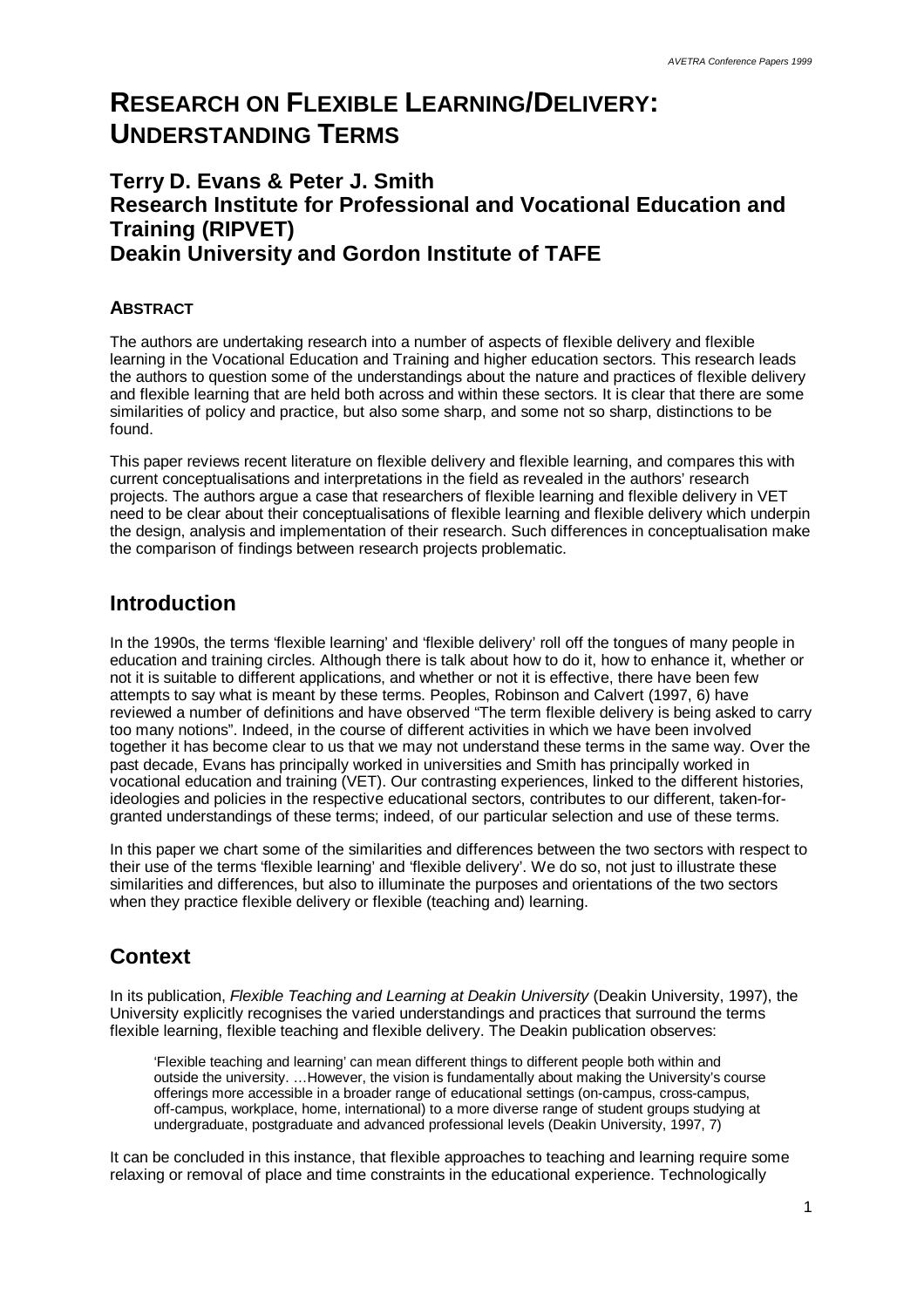mediated forms of education facilitate greater flexibility in the time and/or the place of teaching and learning and in the provision of resource-based forms of teaching suitable for different contexts and student groups.

Captured in this set of observations about flexible teaching and learning are what appear to be the cornerstones of the concept: flexibility in time of learning and place of learning. However, unstated and unexplored in the Deakin description are: flexibility of entry, of progress and pace of learning, of assessment, or of content, each of which has been associated— at various times and to varying degrees— with the notions of flexible teaching or flexible delivery. Elsewhere in the Deakin publication, which was produced as a guide to assist teaching staff in moving towards flexible teaching, these issues are addressed with argument and advice.

In the vocational education and training sector, the Flexible Delivery Working Party's publication, *Flexible Delivery: a National Framework for Implementation in TAFE,* proposed the definition of flexible delivery as:

Flexible delivery is an approach to vocational education and training which allows for the adoption of a range of learning strategies in a variety of learning environments to cater for differences in learning styles, learning interests and needs, and variations in learning opportunities (Flexible Delivery Working Party, 1992, 2).

In contrast to Deakin, the Working Party's statement is more individualist, and is focused on learning rather than teaching. However, the use of the term 'delivery' instead of 'teaching' (as in Deakin's 'flexible teaching and learning' may be significant here and is a matter we shall pursue later. A difficulty with the Working Party definition of flexible delivery is that it fails to identify any features that are not present in the competent teaching of any group in any situation. Indeed, it implies that all delivery (teaching?) which is not 'flexible delivery' is rigid in method, content and expectation. Thus, without flexible delivery being valued and deployed by teachers and trainers, they would behave in an automatic and rigid way, taking no account of learners' needs or circumstances, and making no variations.

By 1996, the Australian National Training Authority's National Flexible Delivery Taskforce had adopted a somewhat different definition:

Flexible delivery is an approach rather than a system or technique; it is based on the skill needs and delivery requirements of clients, not the interests of trainers or providers; it gives clients as much control as possible over what and when and where and how they learn; it commonly uses the delivery methods of distance education and the facilities of technology; it changes the role of trainer from a source of knowledge to a manager of learning and a facilitator. (ANTA, 1996, 11).

Ironically, this description is precisely that proposed by Johnson (1990, 4) to define 'open learning', and captures the two elements most commonly associated with flexible delivery: extended access to learning through the removal of barriers; and learner-centred provision where learner choice is the key.

Clearly, between 1992 and 1996 there was a shift in the conceptualisation of flexible delivery in the VET sector as expressed in national policy. The 1996 definition is clear that an important feature of flexible delivery is *client control,* including control over *what* is learned. We suggest that the nub of the difference between the term as used in the university sector and as conceptualised in VET is this idea of *client control,* not just over the time and place of learning, but over *what* is learned, and the *pace* at which it is learned.

While the notion of client control comes through clearly in the ANTA description, Peoples, Robinson and Calvert (1997) note that there is ambiguous use of the term 'client'. It is unclear whether the 'client' is the enterprise requiring the provision of training, or the individual learner, or even whether the intention is to include both parties. Such ambiguity in identifying the client in VET is by no means restricted to flexible delivery (see King, 1996).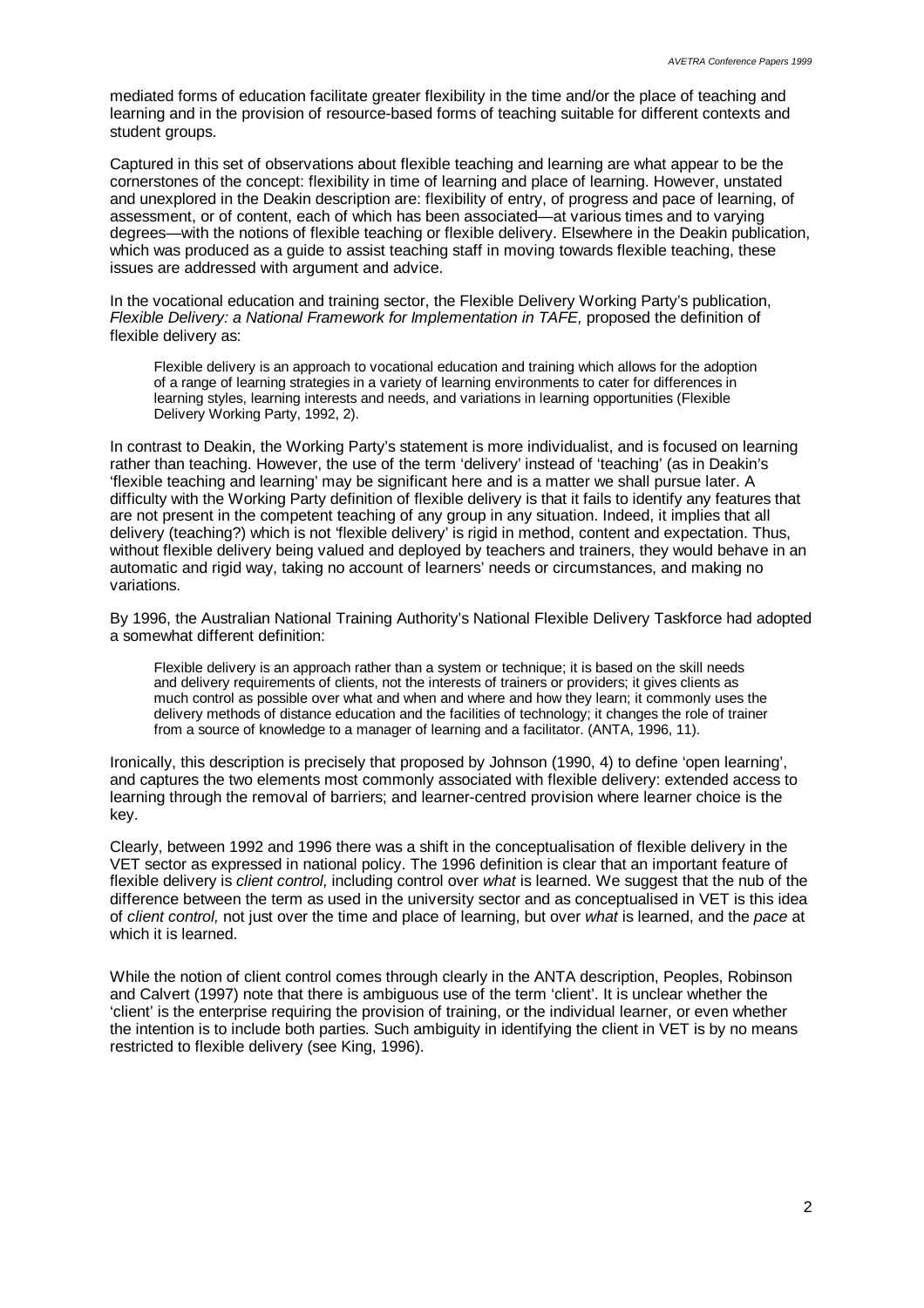# **The origins of the terms**

#### **DISTANCE EDUCATION ROOTS**

A definition of distance education and its key characteristics was addressed by Keegan (1980) before the newer terms of flexible learning and flexible delivery emerged in the language of educators. Keegan's work was driven from a similar issue in that there had developed confusion between the newer term distance education, and the older commonly used terms such as home study, external studies and correspondence study. Keegan reviewed a number of definitions of distance education and concluded that the main elements any definition needs to include are:

- $\triangleright$  the separation of teacher and learner (to distinguish from face to face instruction)
- $\triangleright$  the influence of an educational organisation (to distinguish from private study)
- $\triangleright$  the use of technical media (including print) to unite the teacher and learner, and to carry the educational content
- $\triangleright$  the provision of two-way communication between teacher and learner
- $\triangleright$  the possibility of occasional meetings for both didactic and socialisation reasons
- $\triangleright$  the participation in an industrialised form of education where there is division of labour such as instructional design, graphics, word processing and typography, teaching etc. (Keegan, 1980, 33).

The Keegan formulation provides an insight into the distinction that may be made between distance education and flexible learning in that Keegan does not include any notions of flexible entry or exit, or learner control over content, sequence and pace of progress. The features of distance education proposed by Keegan are preserved in a provision of education or training that has a set syllabus which learners must cover, and determined periods of study such as semesters, and expected progression rates to meet provider requirements for assessment and receipt of accredited awards. The characteristics of flexible learning can be met, however, in a system of educational provision which provides for substantial learner control over content, sequence, and progression. However, if external controls are imposed, they are not imposed by the training provider but rather by another party such as the learner's employer or industry body. Ellington supports the contention that the key characteristics of flexible learning lie within the notion of learner control when he writes:

… I would suggest that we all try to promote the general adoption of this wider interpretation, and start using the term 'flexible delivery' as a generic term that covers all those situations where the learners have some say in how, where or when learning takes place— whether within the context of traditional institution-centred courses or in non-traditional contexts such as open learning, distance learning, CAT schemes, wider access courses or continuing professional development (Ellington, 1997, 4).

Ellington (1997) has traced the origins of the term flexible learning to the 1970s, when the Flexible Learning System (FLS) was developed in the United States for use in schools. The FLS was a package designed for teachers to assist children to develop problem-solving attitudes and skills, and with a focus on shifting problem solving in the classroom from teachers to pupils (Yinger and Eckland, 1975). In Britain, Ellington has traced the term to the early 1980s and observes that, by 1986, there was sufficient activity for the Association for Educational and Training Technology to make Flexible Learning Systems the theme for its Edinburgh conference.

#### **HIGHER EDUCATION ROOTS**

In the university sector, the term has emerged from the rapid and major changes that were made during the 1980s to the way in which distance education was provided. Evans (1999 in press) has analysed the changes to flexible delivery in Australian higher education in the context of the prevailing ideological forces at work in Australia and internationally. We shall draw on this work to make our case here.

Over the past decade or more, Australian governments and policy makers of various political persuasions have been influenced by the Reagan and Thatcher ideology of new economic rationalism or market libertarianism. This influenced strongly the conditions of higher education from the late 1980s when Dawkins and his advisers, created a storm of discussion and debate with the 'Green Paper' (Dawkins, 1987) and 'White Paper' (Dawkins, 1988) on higher education. Although it formed only a small part of these documents, distance education was to be changed irrevocably as a result. Arguably the ground was prepared for flexible delivery and flexible learning in the higher education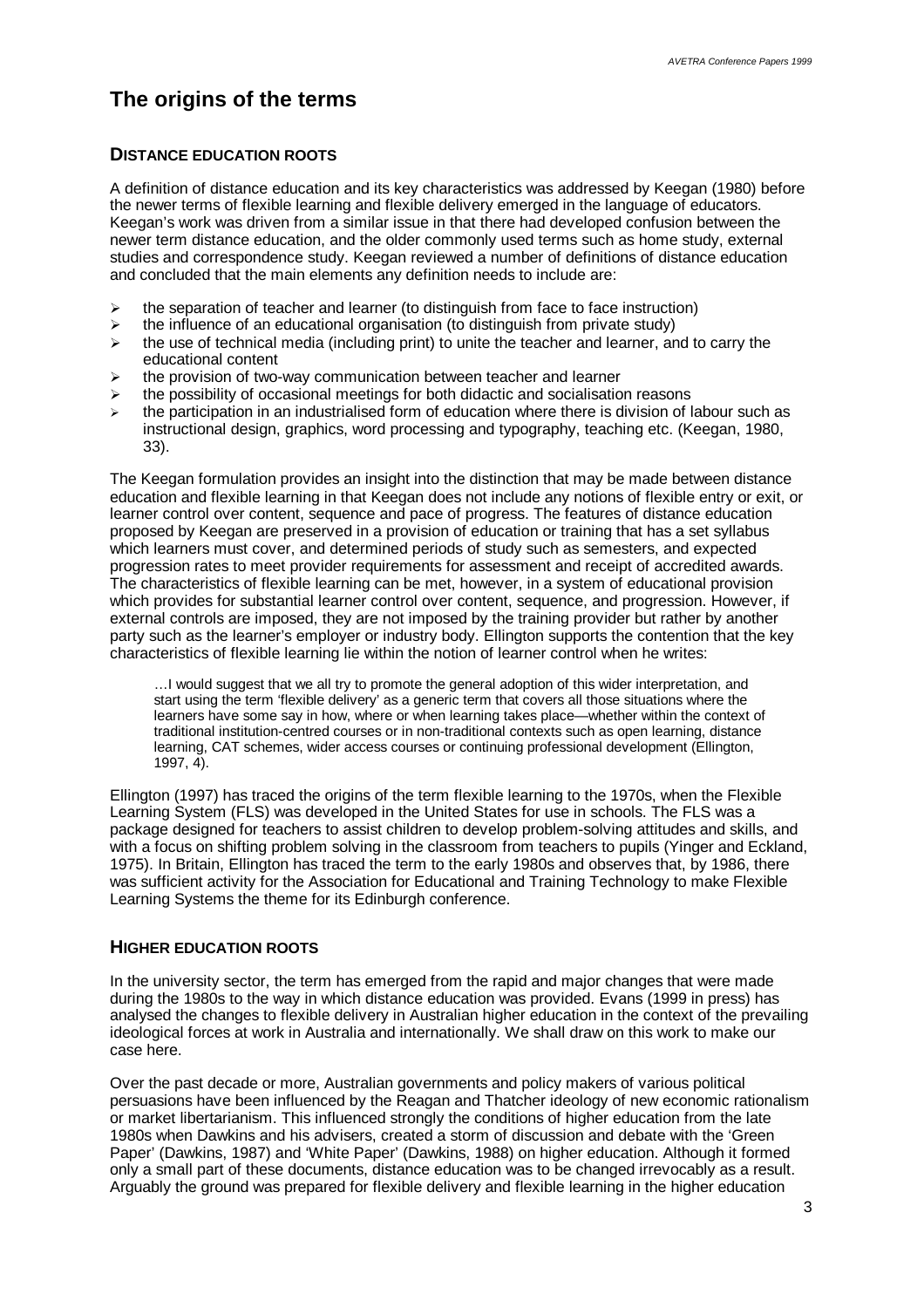sector during this period, although it is debatable if this was an explicit intent. Effectively the Hawke Labor Government moved simultaneously: to require higher education institutions to meet certain levels of enrolment in order to receive funding allocations; to disband the distinctions between the Colleges of Advanced Education (CAEs) and universities; and— crucially for our argument here— to restrict the provision of distance education to eight institutions which were declared as Distance Education Centres (DECs) (see, especially, Jakupec, 1996, 82 and also Johnson, 1996). Institutions that were not declared as DECs could only offer distance education courses in partnership with a DEC which would provide the materials development and distribution service. The government funding for such courses would be split between the two partner institutions.

It will be well-known to those in the field that such partnerships were rare. Institutions which had fought competitively for students for several years and which had now been plunged into a tussle over DEC status were not predisposed to enter into a cosy relationship between victor and vanquished. Indeed, although some of the vanquished dropped distance education provision, others opted to surreptitiously maintain theirs. It is arguable that, in part, flexible learning and flexible delivery were to become terms in the discourse of surreptitiousness. 'Distance education' dropped from their lexicon and in its place came a variety of other terms such as 'extended campus', 'open campus' and 'flexible delivery' or 'flexible learning'. Some practices were changed to avoid falsely reporting to government that the students were 'off-campus' students. Typically, some form of on-campus attendance was required but not necessarily at the main campus, rather attendance at a meeting in a regional campus, or hired room would suffice.

The DECs only retained their status for a brief period of about three years. Paradoxically, there are now a greater proportion of institutions involved in forms of distance education, usually as flexible delivery, than ever before. The reasons for this are several. There is a need for universities to find more sources of non-government income, especially in the postgraduate coursework area from which the Howard Liberal Government— which subscribes to an even more desiccated economic rationalist ideology than its previous Labor counterparts— is effectively removing its funding. The postgraduate coursework area has been expanding steadily with the largest component being in the professions and business. For example, Master of Education and Master of Business Administration courses are the most common. However, most universities would have few students if they only offered such courses as full-time and on-campus since working people generally need courses that are part-time and principally off-campus. In addition, the development of new computer and communications technologies has enabled universities to explore the creation of new educational technologies, especially those which facilitate interactive learning.

This is not to say that the terms 'distance education' and 'flexible delivery' are synonymous, or that practices in the late 1990s dual mode higher education institutions have not changed. It is difficult to say how the naming of a practice as 'flexible delivery' to make it symbolically different from distance education actually affected its practices. It is possible that it really did encourage people to think more about doing things differently or better for their students. However, any such influence would need to be assessed alongside the economic rationalist moves in education and training, together with the continuing rapid development of new educational technologies.

### **VET ROOTS**

n the VET sector the drive towards flexible delivery has not come from a reorganisation of the provision of distance education, although that issue has been confused into it. Instead, the drive towards flexible delivery has resulted from the belief that the consumers of training can be better served with a product that is more relevant if they are viewed as *clients* of training providers, with all the privileges clients should have of professional services. Largely, those privileges have been viewed as associated with delivery of the right service in the right place, at the right time and at the right price. Flexible delivery has, therefore, been seen as a response to client requirements and not as synonymous with, or a substitute for, distance education. The tools and processes of distance education have been more clearly seen as available to flexible delivery, and part of the armoury, but certainly not as the same.

Flexible delivery has been enthusiastically embraced not only by VET authorities, but also by Industry Training Advisory Boards (ITABs), and by individual enterprises. Under the National Vocational Education and Training System Agreement, State and Territory Training Profiles are key planning tools, negotiated with the VET authorities in each State or Territory. These profiles include strategies for flexible delivery in terms of on-site delivery, communication networks, open learning centres, and the introduction of multimedia technologies. It is now commonplace for ITABs to champion flexible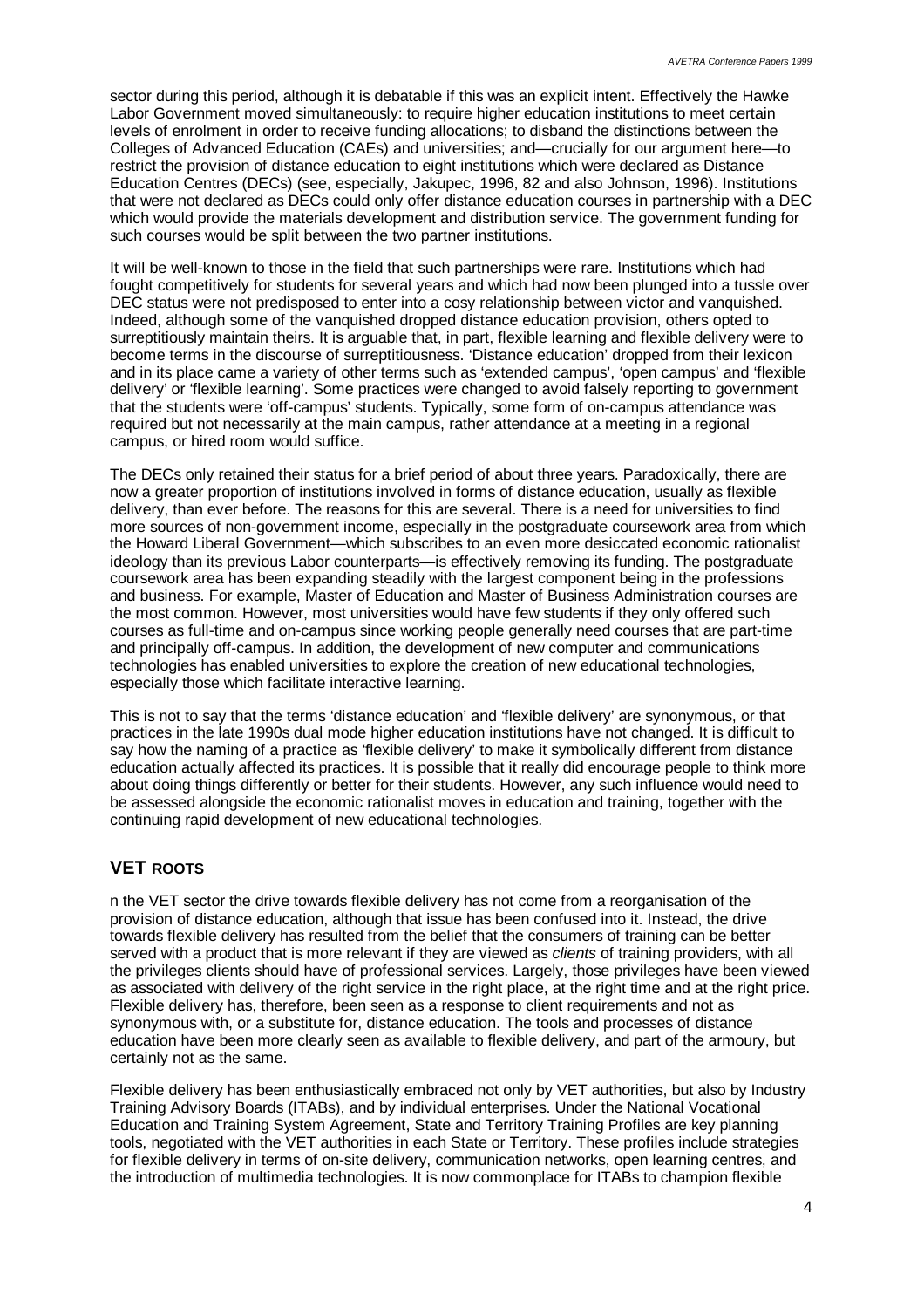delivery in the workplace in the various Industry Training Plans (ANTA, 1996, 85). Among individual enterprises Henry and Smith (1998) have shown, in a detailed survey of SMEs in the Geelong region, that flexible delivery is by far the most favoured methodology for training delivery.

The inclusion in the conceptualisation of flexible learning of the notion of learner control over content, sequence, and length of time to complete the program are crucial components in the provision of learning programs to enterprise. Behind the inclusion of those notions in flexible delivery is the fundamental idea that it is learner (or customer) controlled rather than provider controlled. However, in the context of enterprise training, this raises the question of who is the learner and who is the customer. While the learner is likely to be an individual within the enterprise, that person may not be the customer. The customer is most likely to be the enterprise and its management. King (1996) has examined the language used in ANTA reports and concludes that the principal client is seen as the enterprise, rather than the individual learner. It is the enterprise which largely determines content and sequence, along with the length of time provided to complete the learning program.

# **Flexible learning or flexible delivery?**

Cunningham *et al* (1997, 23) addressed the distinctions between open learning, flexible learning and flexible delivery. They suggest that open learning '… is an organisational approach which permits students, irrespective of previous credentials, to enrol in programs of study characterised by an element of student choice in relation to time, place and pace of study, and ideally in relation to mode of learning'. Flexible learning, Cunningham *et al* suggest, implies the same concept as open learning '… of student choice of modes of learning within a context of conventional requirements for prior credentials, and with a higher emphasis on the use of multimedia and communications technologies. They distinguish flexible learning from flexible delivery by suggesting the former represents a focus on student learning and student choice, while the latter is an administrative term representing a focus on the modes in which content can be distributed to relieve the time, place, and space constraints of on campus education. However, the Cunningham et al distinction between the terms open learning and flexible learning fail to capture the idea that flexible learning provides some learner control over content to provide for a more 'customer driven' approach to what is to be learned as well as how, where, and when. That is an important component in the conceptualisation of flexible learning, particularly in its application to the requirements of enterprises. Cunningham et al seem to distinguish the terms largely in relation to the mix of delivery methodologies and media.

Peoples, Robinson and Calvert (1997) observed that 'flexible delivery' encompasses two separate developments in VET. First, there is the demand by industry and employers for greater flexibility in the delivery of training and, second, there is demand for a more student centred approach to learning and teaching. Peoples, Robinson and Calvert proposed a different definition for each of flexible delivery and flexible learning:

Flexible delivery is managing and organising vocational education and training programs/courses/modules in ways that meet the needs of clients - industry, enterprises and learners; and,

Flexible learning is planning, developing and facilitating a range of learning strategies that meet the needs of individual learners. Peoples, Robinson and Calvert (1997, p8).

The definition Peoples, Robinson and Calvert use for flexible learning may be better applied to the term flexible teaching. The acts of planning, developing and facilitating are not the acts of a learner, but those of a teacher. It can be argued that flexible learning is the result of flexible teaching, without suggesting that flexible learning can only occur as a result of flexible teaching. Flexible learning may be the result of a self directed study program, problem solving situation, or just the actions taken to satisfy an individual curiosity. Flexible learning may also take place in the context of a very rigid teaching paradigm, where the learner invokes a flexibility not provided for in the instruction. Adoption of the term flexible teaching enables the brief insight that flexible delivery is the application of flexible teaching to a particular teaching task or situation.

# **Conclusion**

In this paper we have examined the origins and development of the terms *flexible delivery* and *flexible learning* in the higher education and in the VET sector. In higher education the terms are more traceable to distance education and the need to be seen to serve changes in government policy that